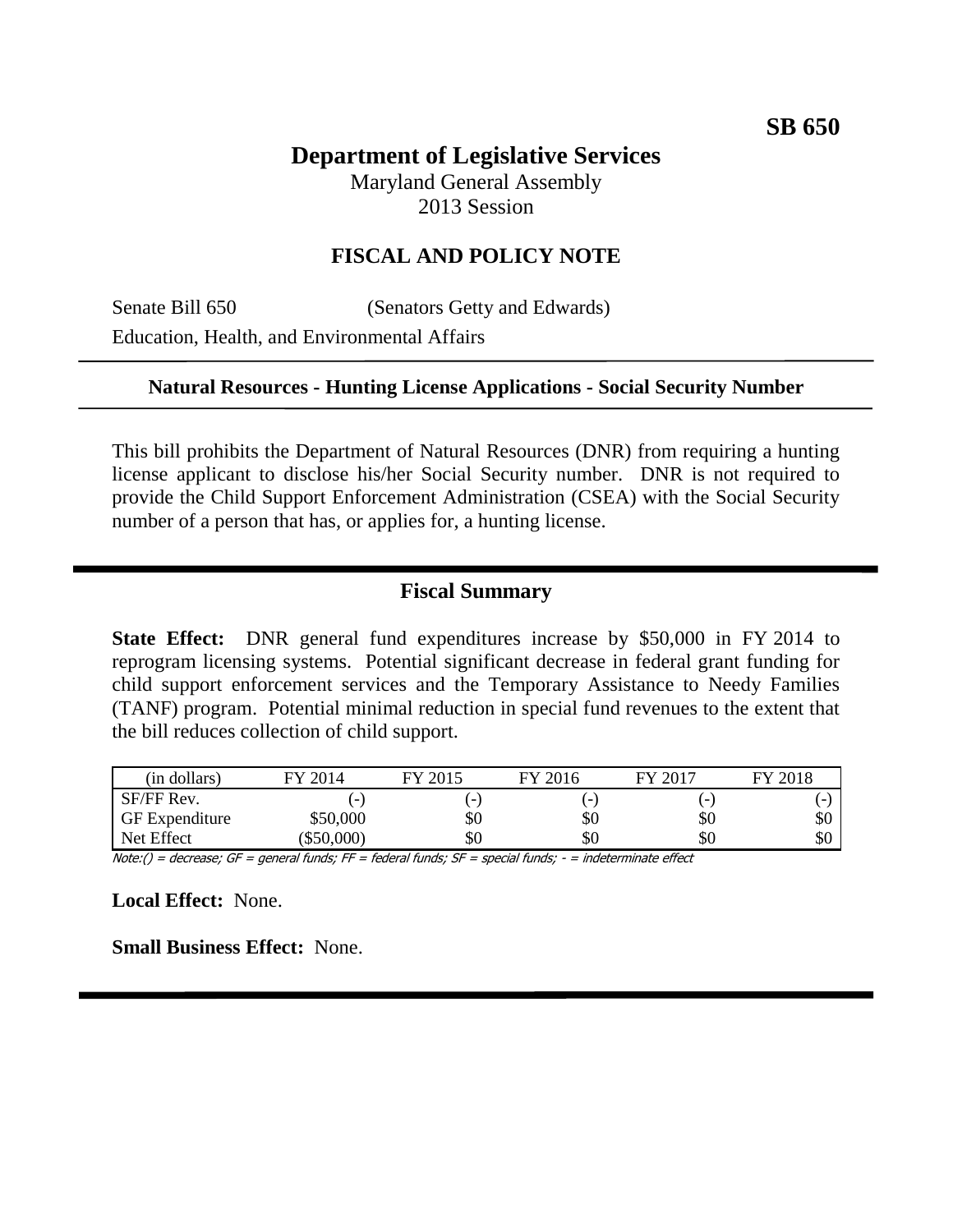### **Analysis**

**Current Law:** The State operates several intercept programs to collect delinquent child support payments, including the interception of tax refunds, lottery prizes, and wages.

In accordance with the Family Law Article, licensing authorities, which include DNR among others, must require each license applicant to disclose their Social Security number and record that number on the application. CSEA may ask licensing authorities for information concerning any obligor in arrears in paying child support. A request by CSEA for this information must contain the full name and Social Security number of the obligor and may be transmitted to a licensing authority using an electronic format. In addition, upon request, a licensing authority must also submit the obligor's address and a description of the license held by the obligor. CSEA is authorized to request that a licensing authority suspend or deny a person's license, in specified circumstances.

In accordance with federal law, states must develop a plan for child and spousal support that includes specified items, including procedures requiring that the Social Security number of any applicant for a professional license, driver's license, occupational license, recreational license, or marriage license be recorded on the application. If a state allows a number other than the Social Security number to be used on the face of the document while the Social Security number is kept on file, the state must advise an applicant.

In accordance with the Natural Resources Article, an application for a hunting license must contain the applicant's name, height, color of eyes and hair, occupation, place of residence, and Social Security number.

**Background:** DNR preserves, protects, enhances, and restores the State's natural resources for the use and enjoyment of all citizens. DNR is also responsible for issuing numerous different licenses, including licenses that permit individuals to engage in specified fishing and hunting activities and to sell vessels. DNR's Licensing and Registration Service operates seven regional service centers that assist the public with vessel titling and registration, off-road vehicle registration, commercial fishing licenses, and hunting and sport fishing licenses.

DNR's COMPASS online licensing and registration system was designed so that an individual can access or create a personal DNR licensing account via the Internet, telephone, or U.S. mail or by visiting a DNR service center. Individuals may also establish a personal DNR licensing account at 1 of DNR's approximately 250 sports license agent locations throughout the State. Once an individual creates an account, he/she is issued a DNR identification card that contains a unique identification number (not a Social Security number) to use for future licensing purchases. A person's Social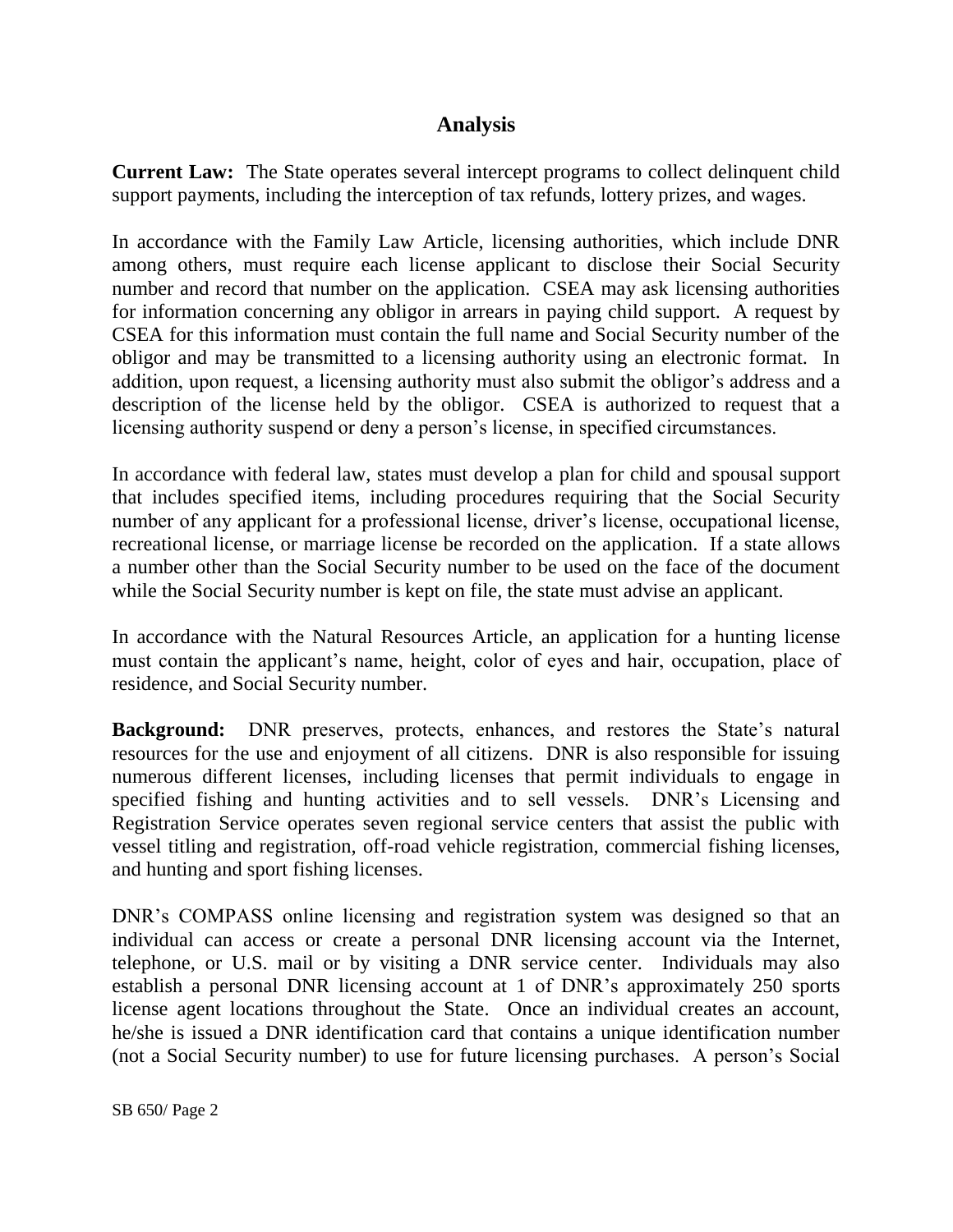Security number is required only to establish a DNR licensing account and it is not requested subsequently to process licensing transactions.

CSEA, a division of the Department of Human Resources (DHR), administers and monitors child support services provided by local departments of social services and other offices, provides technical assistance, formulates policy, develops and implements new programs, and ensures compliance with regulations and policy. Social Security numbers are a key tool CSEA uses to enforce payments from noncustodial parents.

**State Fiscal Effect:** DNR general fund expenditures increase by \$50,000 in fiscal 2014 for contractual costs associated with reprogramming licensing system software. This estimate reflects software adjustments to the new COMPASS licensing system that establish a new personal identification methodology.

Special fund revenues may be reduced to the extent that the bill reduces child support collections. Temporary cash assistance (TCA) recipients must assign their support rights to the State and federal government as partial reimbursement for TCA payments made on behalf of the children of the obligor; as a result, TCA child support collections are distributed 50% to the State and 50% to the federal government. Accordingly, the State and federal governments would share equally in any reduction in collection revenues. Any such reduction cannot be quantified at this time due to the unavailability of data; however, any impact on special fund revenues is expected to be minimal.

DHR advises that failing to comply with federal laws that require license applicants to provide their Social Security numbers may result in the loss of significant federal grant funding. Specifically, DHR advises the bill may result in a reduction in federal funding for child support enforcement services (about \$81.4 million) and TANF (about \$229.1 million).

## **Additional Information**

**Prior Introductions:** HB 1479 of 2012, a similar bill, was referred to interim study by the House Environmental Matters Committee.

**Cross File:** None.

**Information Source(s):** Department of Human Resources, Department of Natural Resources, Comptroller's Office, Department of Legislative Services